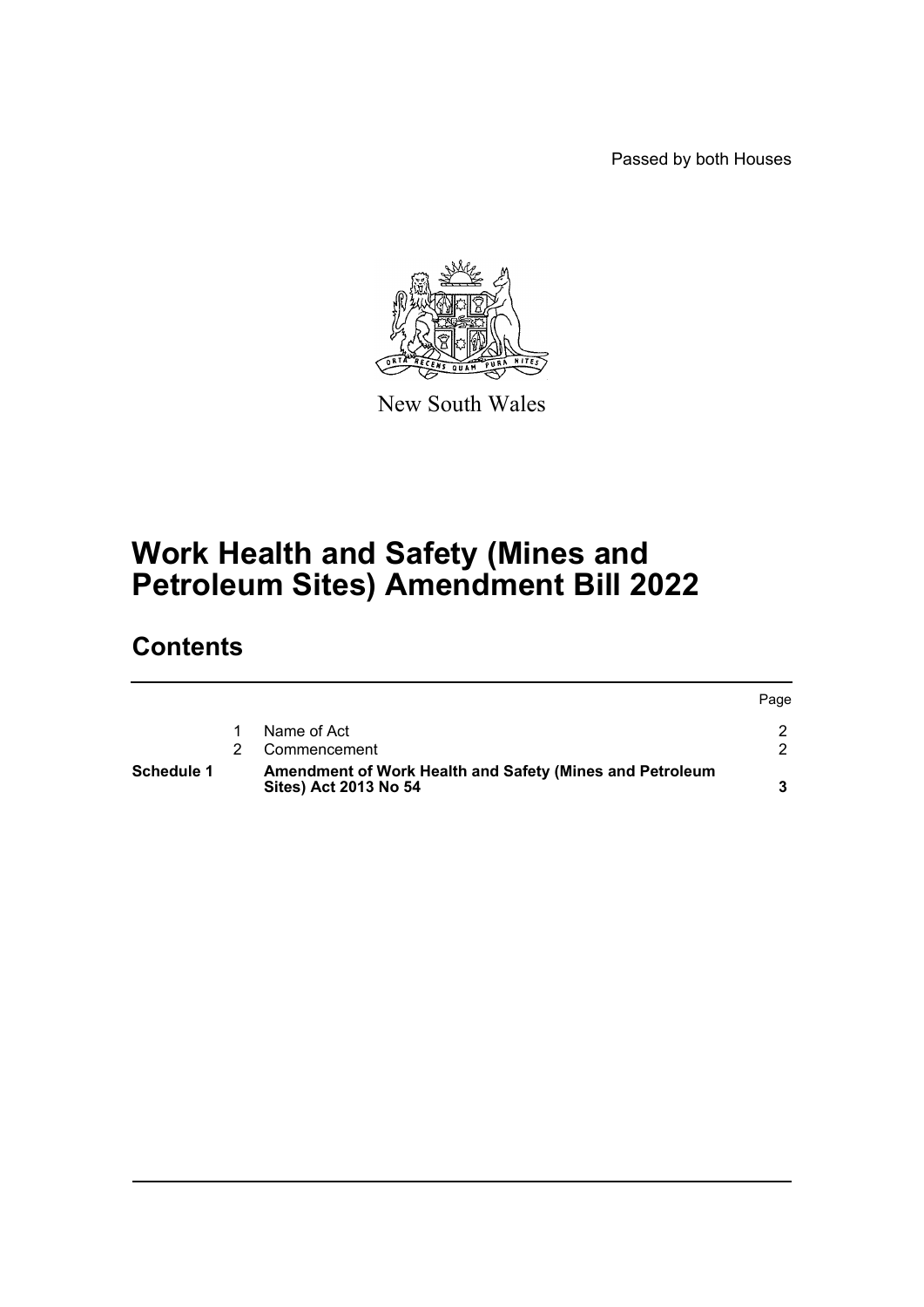*I certify that this public bill, which originated in the Legislative Assembly, has finally passed the Legislative Council and the Legislative Assembly of New South Wales.*

> *Clerk of the Legislative Assembly. Legislative Assembly, Sydney, , 2022*



New South Wales

# **Work Health and Safety (Mines and Petroleum Sites) Amendment Bill 2022**

Act No , 2022

An Act to make miscellaneous amendments to the *Work Health and Safety (Mines and Petroleum Sites) Act 2013*.

*I have examined this bill and find it to correspond in all respects with the bill as finally passed by both Houses.*

*Assistant Speaker of the Legislative Assembly.*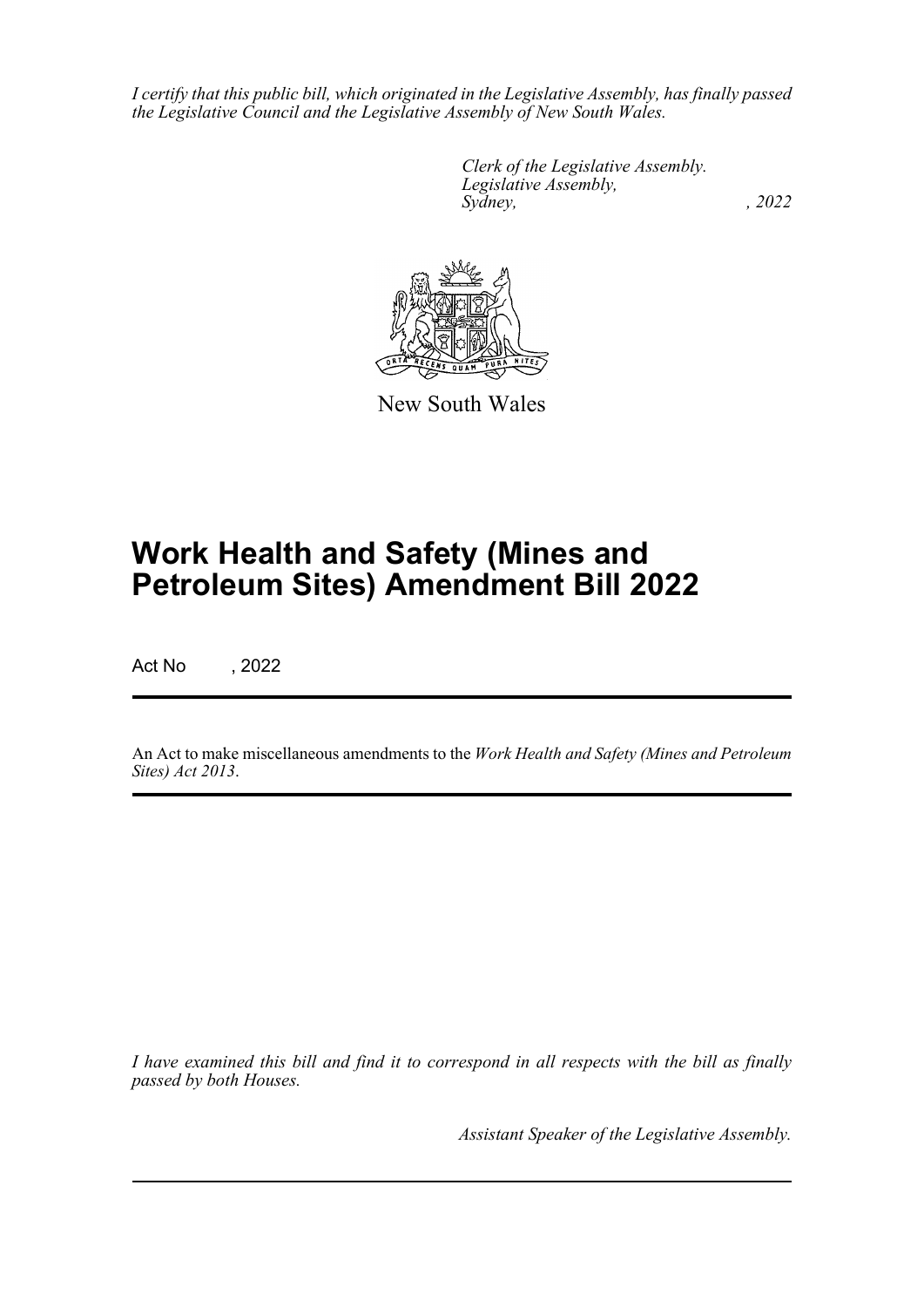## <span id="page-2-0"></span>**The Legislature of New South Wales enacts—**

## **1 Name of Act**

This Act is the *Work Health and Safety (Mines and Petroleum Sites) Amendment Act 2022*.

## <span id="page-2-1"></span>**2 Commencement**

This Act commences on a day or days to be appointed by proclamation.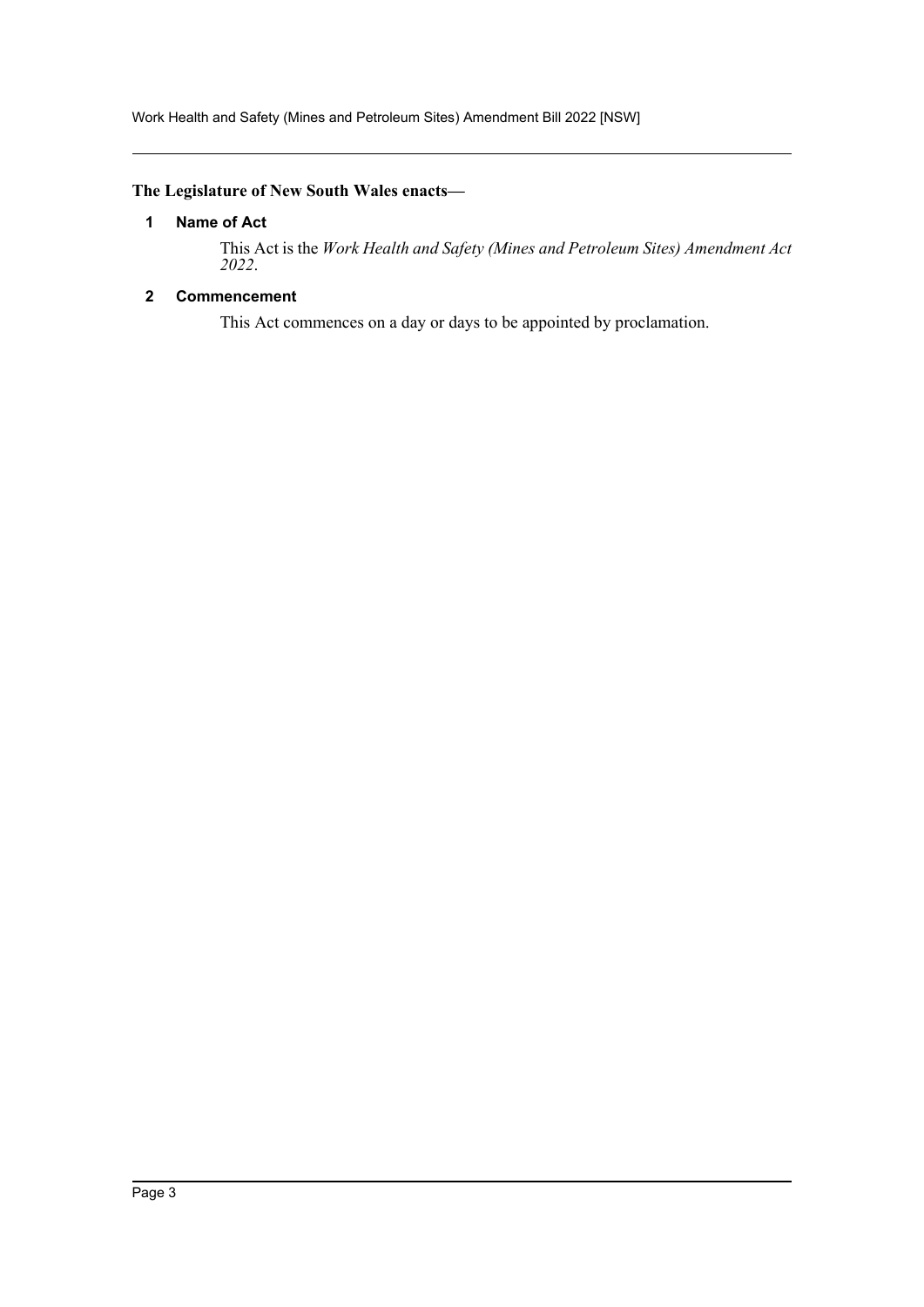## <span id="page-3-0"></span>**Schedule 1 Amendment of Work Health and Safety (Mines and Petroleum Sites) Act 2013 No 54**

## **[1] Section 5 Definitions**

Omit the definition of *Department* from section 5(1). Insert instead— *Department* means the Department of Regional NSW.

**[2] Section 5(1), definition of "regulator"**

Omit "head". Insert instead "Secretary".

## **[3] Section 5(3)**

Insert after section 5(2)—

- (3) The regulator is to be known as the *NSW Resources Regulator*.
- **[4] Sections 15(1), (1A) and (2), 16(1), 17(1), 30(3), 34, 35, 45(2) and (3), 46(2), 47(2) and 55** Omit "\$10,000" wherever occurring. Insert instead "100 penalty units".
- **[5] Sections 15(1), (1A) and (2), 16(1), 17(1), 30(3), 34, 36, 45(2) and (3), 46(2), 47(2), 55 and 58(8)**

Omit "\$50,000" wherever occurring. Insert instead "500 penalty units".

**[6] Section 25 Offence of failing to comply with requirement of government official** Omit "\$6,000" from the penalty. Insert instead "60 penalty units".

## **[7] Section 25, penalty**

Omit "\$36,000". Insert instead "360 penalty units".

**[8] Section 28 Appointment of industry safety and health representatives**

Insert at the end of section  $28(2)(b)$ —

, and

(c) the person is, in the Minister's opinion, a suitable person to be appointed as an industry safety and health representative.

## **[9] Section 28(2AA)**

Insert after section 28(2)—

- (2AA) For the purpose of determining under subclause (2)(c) whether a person is suitable to be appointed as an industry safety and health representative, the Minister may make enquiries about the person the Minister considers appropriate, including—
	- (a) a nationwide criminal record check, and
	- (b) other relevant probity checks relating to the person's previous employment or other activities.

## **[10] Section 36 Offence to assault, threaten or intimidate**

Omit "\$250,000" from the penalty. Insert instead "2,500 penalty units".

## **[11] Section 38 Election of mine safety and health representatives**

Omit "\$3,600" from the penalty. Insert instead "36 penalty units".